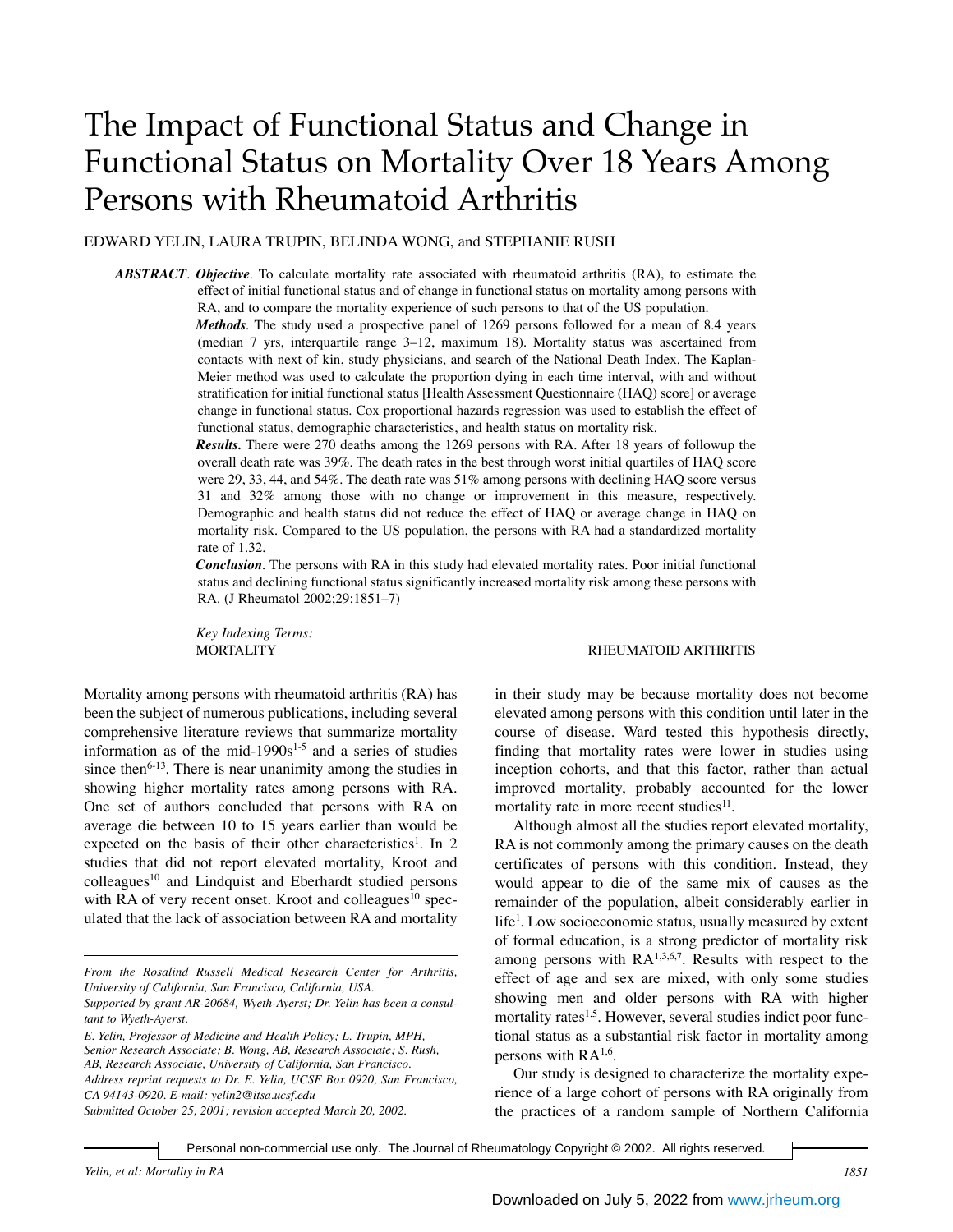rheumatologists who have been followed prospectively for as long as 18 years. In contrast to 2 of the studies with similar longterm followup (e.g., 15 or more years)<sup>12,14</sup>, our study has a much larger sample size, allowing more reliable estimates of mortality risk. The other mortality study with longterm followup was based on medical record review of a defined geographic area and therefore had the advantage of a community based sampling frame<sup>9</sup>. However, it did not have information on functional status at the point of incidence15, precluding the analysis of functional status at one point on subsequent mortality, let alone change in functional status over time.

Our specific aims are: (1) to provide estimates of the mortality rate associated with RA as a function of duration of followup; (2) to estimate the effect of initial functional status and change in functional status [as measured by the Health Assessment Score (HAQ) score and change in HAQ score] on survivorship using the Kaplan-Meier method; (3) to estimate the effect of functional status and change in functional status on the proportion dying in each year when taking into account other medical and demographic characteristics of the individual using Cox proportional hazards regression; and (4) to compare the mortality experience of persons with RA to that of persons of similar age and sex in the nation as a whole.

### **MATERIALS AND METHODS**

*Data source*. This report is based on analyses of the UCSF RA Panel Study, an observational data source in which 1278 persons with RA from the practices of a random sample of Northern California rheumatologists have been followed for as long as 18 years, from 1983 through 2000. Enrollment occurred in 4 waves. In 1982 and 1983, 822 persons with RA from the practices of 40 rheumatologists were enrolled; these 40 represented about half of the board certified rheumatologists in Northern California. In 1989, 203 persons from the practices of another 10 rheumatologists randomly sampled were enrolled; these 10 represented half of the rheumatologists who had entered practice between 1983 and 1989. In 1995, 131 persons from 10 of the 50 rheumatologists already involved in the study were enrolled; these 10 were those who had contributed the largest number of patients in the prior 2 waves. In 1999, 122 persons from the practices of Northern California rheumatologists with a high concentration of managed care patients were enrolled. Overall, as of the end of 2000, 511 persons were still alive and being interviewed as part of the RA Panel Study. At that time, the study's archive included 10,702 person-years of observation.

The data for the RA Panel derive from annual structured telephone interviews with the persons with RA conducted by a trained survey worker, periodic information from their physicians on the severity of disease, and, for select subsets, medical record information and/or physical examination and history data collected by a registered nurse in a home visit. The RA Panel Study has been reported in over 40 publications. Two reports provide greater details on this database and on the validity of the measures collected in the annual surveys $16,17$ .

The annual interview collects information on the current state of signs and symptoms; number and kind of comorbidities; functional status, with the HAQ as the principal measure; psychological status; and a list of all specific medications taken. In addition, the persons with RA report on their use of health care services in the 12 months prior to interview.

When we cannot reach an individual for his or her annual interview, we use several sources to attempt to find that individual, including contacting family members listed in the prior interview as likely to know the respondent's whereabouts, contacting all physicians listed in that interview, and searching the vital records of the State of California and, when it becomes available for a year, the National Death Index maintained by the National Center for Health Statistics. As of this writing, we have documented 272 deaths among the 1278 persons who have ever been in the UCSF RA Panel; 130 have been lost to followup and 367 have declined to continue in the study after completing at least one interview. Since data on variables used in the analyses described below were missing for 9 respondents, the analyses were conducted on 1269 persons with RA, in whom there were 270 deaths.

Following the suggested reporting requirements for longitudinal observational studies<sup>18</sup>, the UCSF RA Panel has the following characteristics:

#### Study design: prospective.

Source of cases: consecutive cases presenting to a random sample of rheumatologists.

Timing of patient recruitment: mean of 11.1 years after disease onset (range  $0-65$ ).

Inclusion criteria: all persons rheumatologists certify as having RA.

Demographic data collected: sex, age, race/ethnicity, income, education, occupation, marital status.

Baseline clinical data: From rheumatologist: rheumatoid factor positivity, sedimentation rate, site of erosions; From patient: count of painful and swollen joints, HAQ score, global pain and RA status, extent of morning stiffness.

Followup data: patient-provided data updated annually.

*Analyses.* There are no randomized trials in RA with sufficient longterm followup to estimate mortality rates much beyond the period of the trial. Accordingly, out of necessity, researchers have turned to longitudinal observational studies to estimate mortality risks; such studies have also been used to estimate the longterm prognosis for persons with RA of varying severity<sup>19</sup>. Although there are risks attendant to the use of longitudinal studies, criteria for the design and use of such data have emerged<sup>18,20,21</sup>. Two of these criteria include prospective collection of data and the use of batteries that have been validated and accepted as core outcome measures in RA. In our study, the principal variable used to predict mortality risks — the HAQ score — was collected prospectively and has been accepted as a core outcome measure in RA clinical trials, as well as in observational databases<sup>22</sup>.

We used the Kaplan-Meier method to estimate survival rates for quartiles of HAQ scores in the year of enrollment and 3 strata of a measure of total change in HAQ score averaged over the number of years the respondent was interviewed. In these analyses, the dependent variable was time until death occurred, with those surviving and/or those lost to followup (but not known to have died) constituting censored observations. For the record, the range of baseline HAQ scores in the first quartile were 0 through 0.500, in the second were 0.501 through 1.125, in the third were 1.126 through 1.750, and in the fourth were 1.751 through 3.000. The number of cases included in the quartiles was not precisely one-fourth of the total number of cases because of ties. (Since there are a limited number of different HAQ scores, many cases have the same scores, thus requiring the researcher to place the borders between quartiles at the next highest score.) We also analyzed survival for the continuous baseline HAQ score. Since the findings did not materially differ from the results presented below, they are omitted.

The average change in HAQ score was calculated by dividing the change in HAQ between the baseline year and final interview year by the number of years a respondent was interviewed; the scores on this measure had a mean value of 0.021 per year, a standard deviation of 0.124 per year, a range of from –0.813 to 0.938 per year, and an interquartile range of from –0.021 to 0.063 per year. Following the suggestion in the literature that a HAQ score of 0.25 represents a clinically meaningful change in functional status $23,24$ , we defined 3 strata in the average change measure according to whether a respondent would have achieved such a clinically meaningful change over the average number of years in which respondents were inter-

Personal non-commercial use only. The Journal of Rheumatology Copyright © 2002. All rights reserved.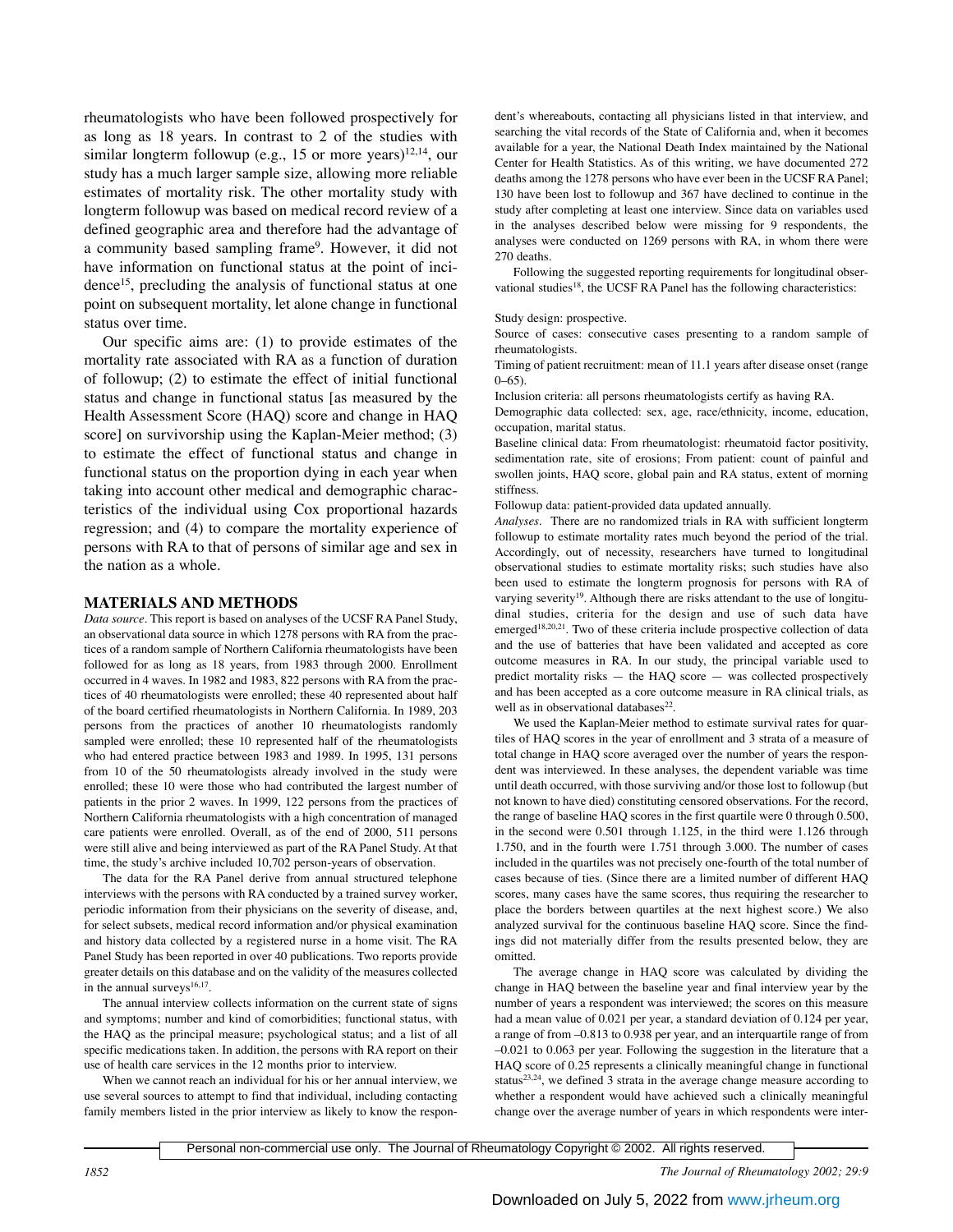viewed in this study (8.4), or 0.03 per year. The 3 strata of the measure of change used in the analyses included all those for whom HAQ score had declined (improved) by 0.03 per year, stayed relatively stable (neither declining nor increasing by more than 0.03 per year), or increased (worsened) by 0.03 per year.

We used the log-rank test to establish whether mortality differed by HAQ or average change in HAQ strata overall. In a separate set of analyses, we used the log-rank test to compare dyads of HAQ quartiles (for example, the first, or best, vs the second quartile of function) and average HAQ strata (for example, persons experiencing no change vs those experiencing improvement) for their effect on mortality.

In addition to the Kaplan-Meier survival analyses, we used SAS (Version 8.01) Proc PHREG to estimate Cox proportional hazards models of the effect of select variables on the proportion dying in each year of followup. As in the Kaplan-Meier analyses described above, in the Cox regression analyses the dependent variable was time until death occurred, with those surviving and/or those lost to followup but not known to have died constituting censored observations.

Five separate Cox regressions were run. In the first, we estimated the effect of the baseline HAQ score on the probability that respondents died in each year. In the second, we included the baseline HAQ score and the measure of average change in HAQ score. In the third, we added the following demographic covariates to the model, including the baseline and average change HAQ score measures: age (yrs, entered as a continuous measure), sex, race (white vs nonwhite), extent of formal education, marital status (indicator variables for married, widowed, separated, divorced, with never married as the reference), and household size. In the fourth model, the following health measures were added to the variables in the preceding model: duration of RA (in yrs), number of swollen joints, pain rating (0–100 scale, with increased rating indicating higher levels of pain), the respondent's assessment of overall health status (fair or poor vs excellent or good), the number of comorbid conditions, and the number of disease modifying antirheumatic drugs (DMARD) taken. In the final model, we added the following measures of change in health status to the variables included in the fourth model: whether a decline in overall health status had occurred, average change in the count of swollen joints and in pain rating, and whether an increase in the number of comorbid conditions and DMARD taken had occurred.

As an alternative to this final model, we estimated a model that also included an interaction term for the baseline and average change in HAQ measures. The latter variable assesses whether the effect of the average change in HAQ score differs for persons in the 4 quartiles of baseline HAQ score.

Finally, to compare the mortality rate of the UCSF RA Panel members to the remainder of the US population, we estimated a standardized mortality ratio  $(SMR)^{25}$  for 1990, the approximate mid-point of the UCSF RA Panel Study; we also estimated SMR for men and women. In order to assess the extent to which the estimate of the SMR for all RA Panel members is sensitive to the selection of 1990 as the comparison year, we also calculated SMR for 1985 and 1995.

# **RESULTS**

Table 1 shows the baseline characteristics of the 1269 persons from the UCSF RA Panel with complete data and who were, therefore, included in the analyses. The panel members were about 57 years of age on average; slightly more than three-quarters were female. These individuals had had their RA for just over 11 years on average. Almost fourfifths had taken a DMARD in the year prior to interview. Their average HAQ scores of 1.2 are indicative of moderate disability. Over the years that they were followed, 40% of panel members experienced declining function, 38% had no

*Table 1.* Baseline Characteristics of UCSF RA Panel Members (n = 1269).

| Characteristic                   | Categorical<br>Variables, % | Continuous Variables<br>Mean<br>SD<br>Range |       |           |
|----------------------------------|-----------------------------|---------------------------------------------|-------|-----------|
| Age, yrs                         |                             | 56.7                                        | 14.0  | $16 - 94$ |
| Female, %                        | 77                          |                                             |       |           |
| White, %                         | 81                          |                                             |       |           |
| Marital status, %                |                             |                                             |       |           |
| Married                          | 63                          |                                             |       |           |
| Widowed, separated, divorced     | 29                          |                                             |       |           |
| Never married                    | 9                           |                                             |       |           |
| No. of persons in household      |                             | 2.4                                         | 1.3   | $0 - 24$  |
| Education, yrs                   |                             | 12.7                                        | 3.1   | $0 - 21$  |
| Number of comorbid conditions, % |                             | 0.5                                         | 0.7   | $0 - 5$   |
| With no conditions               | 62                          |                                             |       |           |
| With 1 condition                 | 29                          |                                             |       |           |
| With $2+$ conditions             | 9                           |                                             |       |           |
| Duration of RA, yrs              |                             | 11.1                                        | 10.2. | $0 - 65$  |
| No. of painful joints            |                             | 7.6                                         | 3.6   | $0 - 13$  |
| No. of swollen joints            |                             | 4.7                                         | 2.9   | $0 - 10$  |
| Pain rating                      |                             | 37.9                                        | 27.2  | $0 - 100$ |
| In fair or poor health, %        | 49                          |                                             |       |           |
| Taking 1 or more DMARD, %        | 79                          |                                             |       |           |
| HAO score                        |                             | 1.2                                         | 0.8   | $0 - 3$   |
| Change in HAQ score*, %          |                             |                                             |       |           |
| Declining function               | 40                          |                                             |       |           |
| No substantive change            | 38                          |                                             |       |           |
| Improved function                | 22                          |                                             |       |           |

\* Averaged over number of years in study. Substantive change is considered to be 0.25 point.

substantive change in their HAQ scores, and 22% experienced improved function.

Figure 1 presents an estimate of a life table for the UCSF RA Panel members without stratification for HAQ score. Overall, about 2% of the 1269 panel members had died by the second year after followup; this percentage increased to 11% by the fifth year, to 23% by the tenth year, to 34% by the fifteenth year, and to 39% by the eighteenth year, the maximal period of followup as of the end of 2000. By the eighteenth year, the 95% confidence interval for the proportion dying ranged from 35 to 44% (data on confidence interval not shown).

The baseline HAQ score had a substantial and (by logrank test) statistically significant effect on the time until mortality (Figure 2). By the fifth year of followup, fewer than 5% of persons in the first (best) quartile of HAQ score had died, while more than 20% in the fourth (worst quartile) had. By the tenth year, the percentage dying in the first through fourth quartiles of baseline HAQ were about 15, 16, 25, and 37%, respectively. By the fifteenth year, the percentage dying was similar between those who had been in the first and second quartiles of HAQ at baseline (26 and 25%, respectively), but both groups had lower mortality than those in the third and fourth quartiles (of whom about 39 and 48% had died, respectively). By the eighteenth year of follow-up, about 29% of those in the first quartile of func-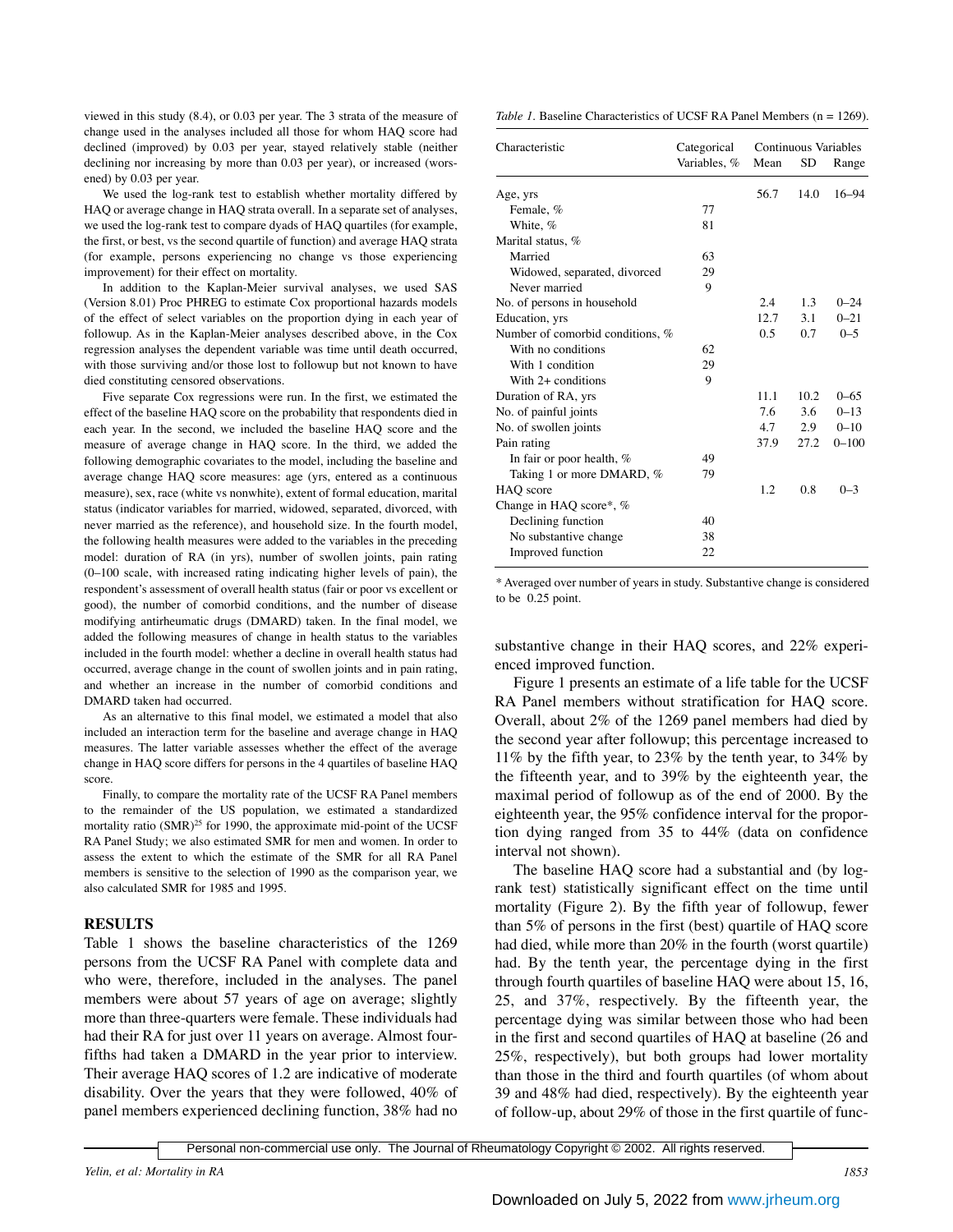

*Figure 1.* Survival rate of UCSF RA Panel members.



*Figure 2.* Survival rate among UCSF RA Panel members, by baseline HAQ score (quartiles).

tion had died; the corresponding figures for those in the second through fourth quartiles were 33, 44, and 54%, respectively. Thus, poor initial function results in a lower probability of survival. In a separate analysis (data not shown), we used the log-rank test to compare dyads of baseline quartiles of HAQ for their effect on the probability of dying in each interval. Persons in the first and second quartiles of baseline HAQ did not differ significantly in the

proportion dying in each interval, but in every other case, those in a higher (worse) HAQ quartile were significantly more likely to die in each interval.

In addition to baseline HAQ quartile affecting the probability of mortality in each interval, experiencing a decline in function as measured by average change in HAQ score is associated with a lower probability of surviving in each year of followup (Figure 3). Accordingly, after 10 years about

Personal non-commercial use only. The Journal of Rheumatology Copyright © 2002. All rights reserved.

*1854 The Journal of Rheumatology 2002; 29:9*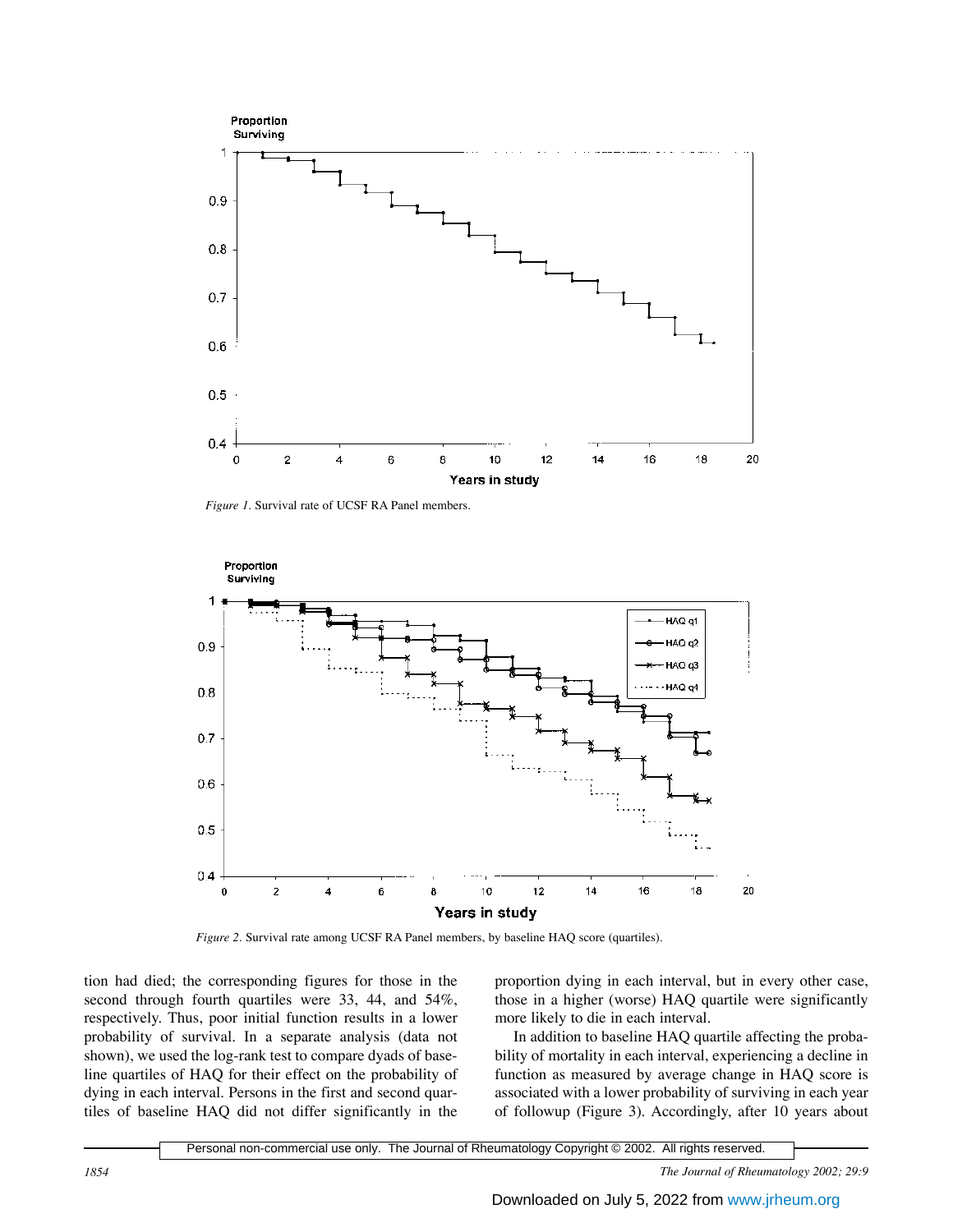



| Table 2. Cox proportional hazard models of the annual risk of death, 1983-2000, UCSF RA Panel |  |  |  |  |  |  |  |  |  |  |
|-----------------------------------------------------------------------------------------------|--|--|--|--|--|--|--|--|--|--|
|-----------------------------------------------------------------------------------------------|--|--|--|--|--|--|--|--|--|--|

| Predictor Variable                                                                                                                                                            | <b>Baseline</b><br><b>HAO</b><br>HR (95% CI) | Add HAO<br>Change<br>HR (95% CI) | <b>Proportional Hazard Models</b><br>Add Demographic<br>Characteristics<br>HR (95% CI)                                                    | Add Other<br><b>Health Measure</b><br>HR (95% CI)                                                                                        | Add Other<br>Health Change<br>HR (95% CI)                                                                                                |
|-------------------------------------------------------------------------------------------------------------------------------------------------------------------------------|----------------------------------------------|----------------------------------|-------------------------------------------------------------------------------------------------------------------------------------------|------------------------------------------------------------------------------------------------------------------------------------------|------------------------------------------------------------------------------------------------------------------------------------------|
| Baseline HAQ, per 0.25 point                                                                                                                                                  | 1.17(1.12, 1.22)                             | 1.22(1.17, 1.28)                 | 1.18(1.13, 1.23)                                                                                                                          | 1.15(1.09, 1.22)                                                                                                                         | 1.15(1.09, 1.22)                                                                                                                         |
| Change in HAQ, per 0.03 point <sup>a</sup>                                                                                                                                    |                                              | 1.17(1.14, 1.21)                 | 1.12(1.08, 1.17)                                                                                                                          | 1.12(1.08, 1.16)                                                                                                                         | 1.12(1.08, 1.17)                                                                                                                         |
| Age, per 5 yrs<br>Male<br>White<br>Household size<br>Education, yrs<br>Married (vs. never married)<br>Widowed/divorced/separated (vs never married)                           |                                              |                                  | 1.42(1.33, 1.52)<br>2.48 (1.87, 3.29)<br>1.17(0.80, 1.73)<br>1.01(0.92, 1.11)<br>0.97(0.94, 1.01)<br>0.59(0.34, 1.02)<br>0.75(0.43, 1.32) | 1.42(1.33, 1.52)<br>2.38(1.79, 3.16)<br>1.23(0.83, 1.82)<br>1.01(0.92, 1.12)<br>0.97(0.94, 1.01)<br>0.58(0.33, 1.00)<br>0.73(0.42, 1.28) | 1.42(1.32, 1.51)<br>2.43(1.83, 3.24)<br>1.24(0.84, 1.82)<br>1.02(0.93, 1.12)<br>0.98(0.94, 1.02)<br>0.57(0.33, 0.99)<br>0.73(0.42, 1.29) |
| Duration of RA, yrs<br>In fair or poor health<br>Count of swollen joints<br>Pain rating<br>Comorbidity, no. of conditions<br>DMARD, no. of medications                        |                                              |                                  |                                                                                                                                           | 1.00(0.99, 1.01)<br>1.28(0.98, 1.68)<br>1.00(0.95, 1.05)<br>1.00(0.99, 1.00)<br>1.28(1.10, 1.49)<br>0.99(0.82, 1.18)                     | 1.00(0.99, 1.01)<br>1.43(1.06, 1.92)<br>0.98(0.93, 1.04)<br>1.00(0.99, 1.01)<br>1.24(1.06, 1.45)<br>0.96(0.80, 1.17)                     |
| Declining health status<br>Change in swollen joint count <sup>a</sup><br>Change in pain rating <sup>a</sup><br>Increased no. of comorbid conditions<br>Increased no. of DMARD |                                              |                                  |                                                                                                                                           |                                                                                                                                          | 0.81(0.58, 1.15)<br>1.26(0.93, 1.71)<br>1.00(0.97, 1.03)<br>0.81(0.62, 1.05)<br>0.82(0.57, 1.18)                                         |
| Model chi-square, DF <sup>b</sup>                                                                                                                                             | 56, $1^{\dagger}$                            | $73, 1^{\dagger}$                | $206.7^{\dagger}$                                                                                                                         | $14,6*$                                                                                                                                  | $7, 5^{\dagger}$                                                                                                                         |

\*  $p < 0.05$ ; †  $p < 0.01$ .

<sup>a</sup> Total change, averaged over number of years in study. <sup>b</sup> Model chi-square comparing each successive model to the one immediately preceding. First model is compared to an intercept-only model.

Personal non-commercial use only. The Journal of Rheumatology Copyright © 2002. All rights reserved.

*Yelin, et al: Mortality in RA 1855*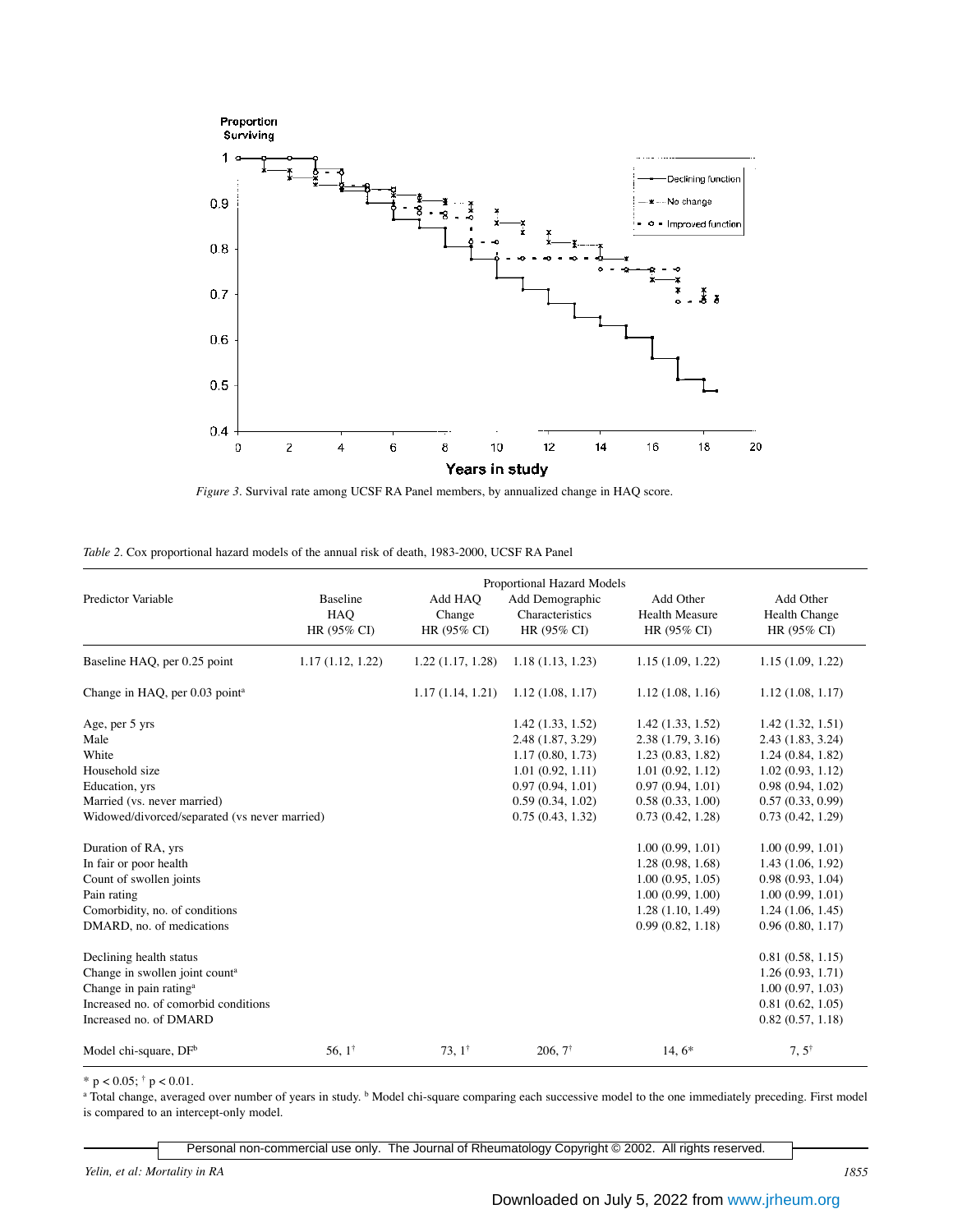29% of those experiencing declining function had died, compared to about 16 and 22% of those who had reported no change or improvement in function, respectively. By 15 years, 44% of those experiencing declining function had died, but only 27 and 24% of those reporting no change or improvement in function, respectively. By 18 years, 51% of those reporting declining function had died, whereas only 31 and 32% of those reporting no change or improvement in function, respectively. Clearly, avoiding the experience of declining function lowers the probability of death over the 18 years of followup. Using the log-rank test, we compared mortality risks by dyads of strata defined by whether average change in HAQ represented improvement, no change, or worsened functional status. Those who reported improved function did not differ from those reporting no change in function, but those reporting declining function had a significantly elevated risk of dying compared to those with no change in function or those whose function improved (data not shown).

Table 2 summarizes the results of the Cox proportional hazards regression analysis. Consistent with the findings from the foregoing analysis, the baseline HAQ score had a significant and substantial effect on mortality; each 0.25 increase in the HAQ score was associated with a hazard ratio of 1.17 (first column of Table 2). And, even after taking the initial HAQ score into account, each small increment of 0.03 in the average change in HAQ score was associated with a hazard ratio of 1.17 (second column of the table). Taking demographic characteristics into account (third column of Table 2) reduces the magnitude of the hazard ratio for the baseline HAQ and average change in HAQ only slightly, from 1.22 to 1.18 in the former case and from 1.17 to 1.12 in the latter. Adding health characteristics to the models had little effect on the hazard ratios associated with baseline and average change in HAQ scores (columns 4 and 5, Table 2).

Among the demographic characteristics, each increment of 5 years of age was associated with an elevated hazard ratio for mortality in all the models, as was male sex. In addition, being married had a protective effect for mortality, although it was only statistically significant in the final model. In the models that included measures of health status and health change, each additional comorbid condition increased the hazard rate for mortality. In the final model, none of the measures of change in health status had a significant association with risk of death, with the exception of the HAQ score change variable noted above.

We also estimated a model that included an interaction term for the measures of baseline HAQ and average change in HAQ, in order to assess if the effect of the change in HAQ score was dependent on the level of one's initial HAQ measurement. The interaction term in this model was not significant, indicating that change in HAQ affected mortality similarly across quartiles of HAQ score; this last model was not included in Table 2.

Using 1990 as a basis of comparison, the UCSF RA Panel members had a standardized mortality ratio of 1.32 relative to the US population with similar age and sex characteristics, indicative of a higher mortality rate. Using 1990 as a basis of comparison, the SMR for men and women in the UCSF RA Panel were 1.37 and 1.33, respectively. Using 1985 or 1995 as alternative bases for comparison, the SMR for the UCSF RA Panel members were 1.25 and 1.37, respectively, not substantially different from the 1.32 figure using 1990 as the basis of comparison.

# **DISCUSSION**

In the traditional view, RA is a severe disease, albeit one with impact principally limited to the quality of life, not its quantity<sup>26</sup>. That view no doubt shifts attention of granting agencies and the public away from the condition, since diseases with a principal effect on mortality are often seen as more worthy of funding. However, the traditional view has been altered by a series of studies that show that, in fact, mortality among persons with RA is substantially elevated, as noted in comprehensive reviews<sup>1,5,11,26</sup>. The near unanimity of the finding that mortality among persons with RA is elevated is all the more striking given the heterogeneity in the sampling frames (incidence vs prevalence and clinical vs population based cohorts), demographic characteristics and national origin of the populations studied, and duration of followup.

Our study adds to the literature on mortality among persons with RA but differs from prior studies because of a combination of 3 factors: the large sample size (1269), longterm followup (as long as 18 yrs), and prospective and serial measurement of functional status via the HAQ score. The overall results are broadly consistent with most of the studies in the literature in finding elevated mortality rates for persons with RA, although the SMR of 1.32 we report is on the low end of SMR derived from other prevalence cohort studies<sup>11</sup>.

The large sample size of this study allows us to make reliable estimates of the effect of the initial HAQ score and the average change in HAQ score on mortality. We found that both the initial HAQ and the average change in HAQ score have a profound effect on mortality rates. With respect to the former, by the eighteenth year of followup, 29% of those in the first (best) quartile of function had died, versus 33, 34, and 54% of those in the second through fourth (worst) quartiles of function. Similarly, by 18 years, 51% of those reporting declining function had died, whereas only 31 and 32% of those reporting no change or improvement in function, respectively, had.

The Cox proportional hazard regression analyses indicate that the initial level of HAQ score and extent of change in HAQ score independently affect mortality risk. Further, the